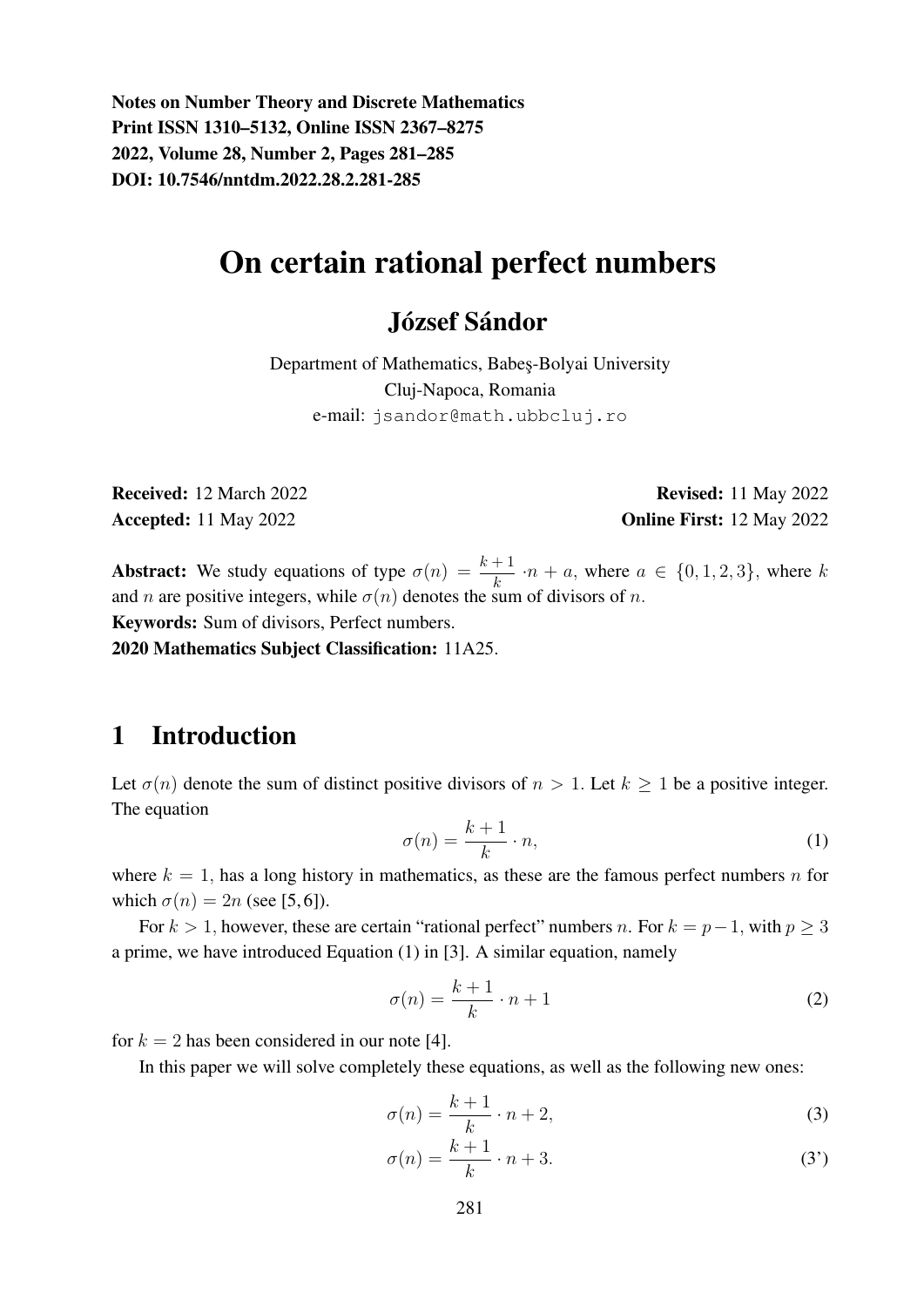## 2 Main results

The following auxiliary result will be used more times:

**Lemma 1.**  $\sigma(n)$  *is a multiplicative function, i.e.,*  $\sigma(mn) = \sigma(m)\sigma(n)$  *for all*  $(m, n) = 1$ *. One has the inequality*

$$
\sigma(a \cdot b) \ge a \cdot \sigma(b) \tag{4}
$$

*with equality only for*  $a = 1$ .

For a proof of (4), see our paper [1], as well as [2].

Lemma 2. *Let* x > 1 *be a positive integer. Then*

 $\sigma(x) = x + 1$  iff  $x \ge 2$  is a prime; (5)

$$
\sigma(x) = x + 2
$$
 is not solvable; (6)

$$
\sigma(x) = x + 3 \text{ iff } x = 4. \tag{7}
$$

$$
\sigma(x) = x + 4 \text{ iff } x = 9. \tag{7'}
$$

*Proof.* (5) is well-known and follows from  $\sigma(x) \geq x + 1$ , with equality only if x is a prime. As  $\sigma(x) = (x + 1) + 1$  and 1 and  $x > 1$  are distinct divisors of x, clearly (6) is not possible. Writing (7) as  $\sigma(x) = x + 1 + 2$ , it follows that  $2||x$ , and there are no other divisors; so  $x = 2^k$ ; and it is immediate that  $k = 2$ ; so  $x = 4$ .

Writing (7') as  $\sigma(x) = x + 1 + 3$ , it follows in a similar manner that  $x = 9$ .  $\Box$ 

**Theorem 1.** If Equation (1) is solvable, then we must have  $n = k = p$ , where p is a prime *number.*

*Proof.* As  $(k, k + 1) = 1$  we must have  $n =$  multiple of k, i.e.,  $n = k \cdot A$  ( $A \ge 1$  integer). Thus (1) becomes

$$
\sigma(k \cdot A) = (k+1) \cdot A. \tag{8}
$$

By applying inequality (4), one has  $\sigma(k \cdot A) \geq A \cdot \sigma(k)$ , with equality only for  $A = 1$ , so by (8) we get  $\sigma(k) \leq k + 1$ . By (5) we get that  $k = p =$  prime. As  $A = 1$ , we have  $n = p \cdot 1 = p$ , and the proof is complete.  $\Box$ 

**Remark 1.** *Suppose that*  $k = q - 1$ , *where*  $q > 3$  *is a prime. On the basis of Theorem 1, the equation*

$$
\sigma(n) = \frac{q}{q-1} \cdot n \tag{9}
$$

*can be solved only if*  $q - 1 = p$  *is a prime. This is possible only if*  $q = 3$ ,  $p = 2$ , *so the only solution of the Equation* (9) *is*  $n = 2$ . *This offers a complete solution of equation from* [3].

**Theorem 2.** If Equation (2) is solvable, then k must be a prime  $(k = p)$  and  $n = p^2$ .

*Proof.* Equation (2) with  $n = k \cdot A$  ( $A > 1$ ) can be rewritten as  $\sigma(kA) = (k+1) \cdot A + 1$ . As by (4) one has  $\sigma(kA) \geq A \cdot \sigma(k)$ , we get that one must have

$$
A \cdot [\sigma(k) - (k+1)] \le 1. \tag{10}
$$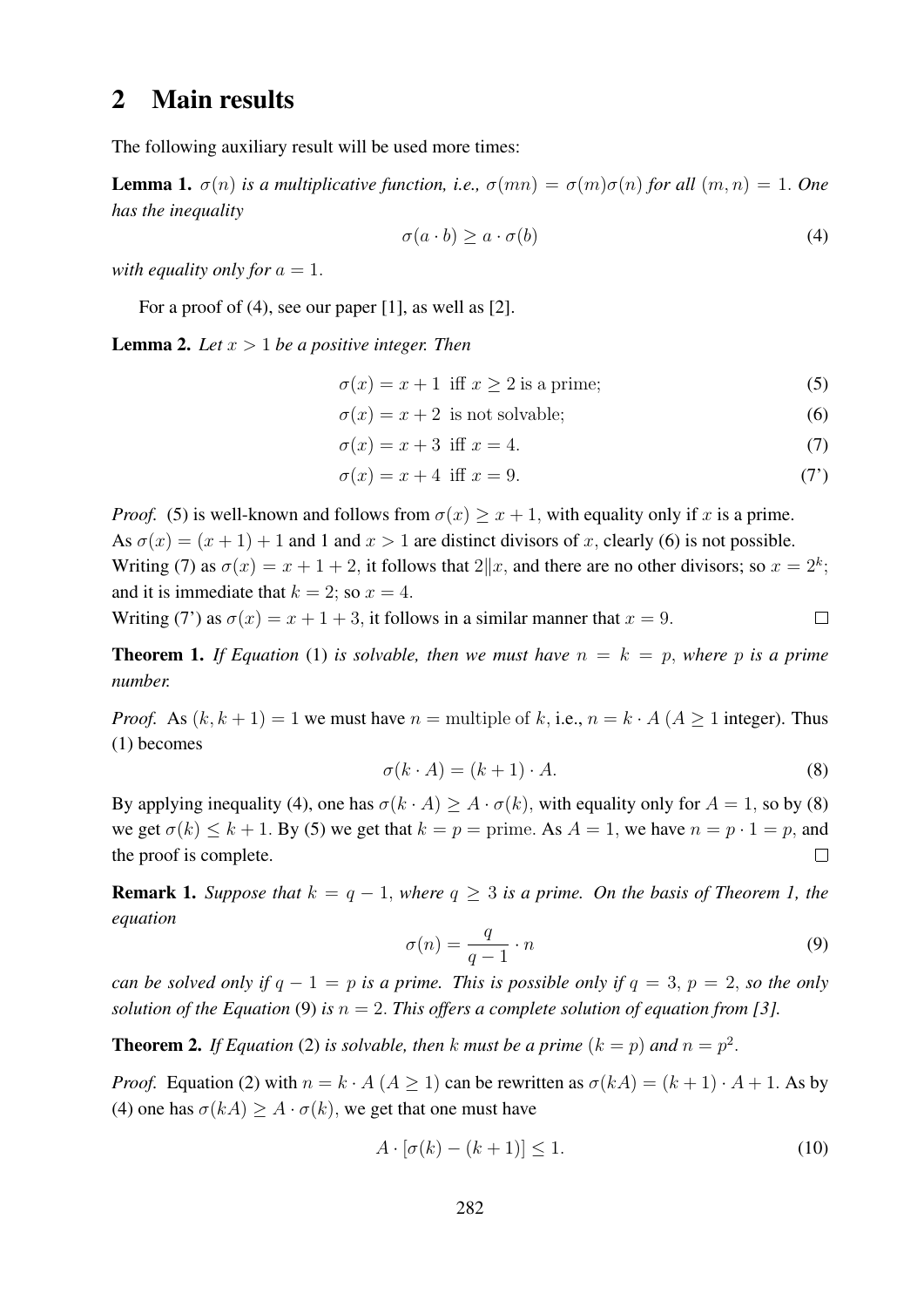As  $\sigma(k) - (k+1) \ge 0$  and  $A \ge 1$ , inequality (10) can be true only if:

- i)  $\sigma(k) (k+1) = 0$  and A arbitrary;
- ii)  $A = 1, \sigma(k) (k+1) = 1.$

Remark that Case ii) is not possible by  $(6)$ , so remains only Case i), when we get that k is prime, and A is arbitrary. Let  $k = p$ , and write  $n = p^a \cdot N$   $(a \ge 1, N \ge 1)$  and  $(p, N) = 1$ .

As 
$$
\sigma(n) = \sigma(p^a)\sigma(N) = \frac{p^{a+1}-1}{p-1} \cdot \sigma(N)
$$
, Equation (2) can be rewritten as  
\n
$$
p \cdot (p^{a+1}-1)\sigma(N) = (p^2-1)p^a \cdot N + p \cdot (p-1).
$$
\n(11)

Let  $\sigma(N) = N + T$ , where  $T > 0$  is an integer. Equation (11) can be rewritten as

$$
N \cdot (p^a - p) + T \cdot (p^{a+2} - p) = p^2 - p.
$$
 (12)

If  $a = 1$ , (12) is possible only if  $N = 1$  and  $T = 0$ ; thus  $n = 1$ , which is not possible as we have assumed  $n > 1$ .

If  $a \ge 2$ , (12) is possible only if  $N = 1, T = 0$  and  $a = 2$ , so we get  $n = p^2$ , and the theorem is proved.  $\Box$ 

**Remark 2.** Particularly, when  $k = 2$ , we get that only solution of (2) is  $n = 4$ , proved in [4].

**Theorem 3.** *Equation* (3) *is solvable only if*  $n = k = 4$ .

*Proof.* As  $n = k \cdot A$  ( $A > 1$ ), Equation (3) can be rewritten as

$$
\sigma(kA) = (k+1) \cdot A + 2. \tag{13}
$$

As  $\sigma(kA) \geq A\sigma(k)$ , from (13) we get the inequality

$$
A \cdot [\sigma(k) - (k+1)] \le 2. \tag{14}
$$

Logically, there are possible four distinct cases:

- i) A arbitrary,  $\sigma(k) (k+1) = 0$ ;
- ii)  $A = 1, \sigma(k) (k+1) = 2;$
- iii)  $A = 2, \sigma(k) (k+1) = 1;$
- iv)  $A = 1, \sigma(k) (k+1) = 1.$

Clearly, Cases iii), iv) are not possible by (6). In Case ii) one has by (7) that  $k = 4$  and  $A = 1$ ; so  $n=4$ .

Let us consider now Case i). In this case  $k = p =$  prime. Similarly to Equation (11), we get:

$$
N \cdot (p^{a} - p) + T \cdot (p^{a+2} - p) = 2 \cdot (p^{2} - p). \tag{15}
$$

If  $T \ge 1$ , as  $a \ge 1$  remark that  $T \cdot (p^{a+2} - p) > 2(p^2 - p)$ , as  $p^{a+2} - p > 2(p^2 - p)$  can be written as  $p \cdot (p^{a+1} - 2p + 1) > 0$ , which is true, as  $p^{a+1} - 2p = p(p^a - 2) \ge 0$ . Thus one must have  $T = 0$ , in which case  $n = 1$  and (15) is not possible.

Therefore, only the Case ii) is possible, i.e.,  $n = p = 4$ , and this finishes the proof of the theorem.  $\Box$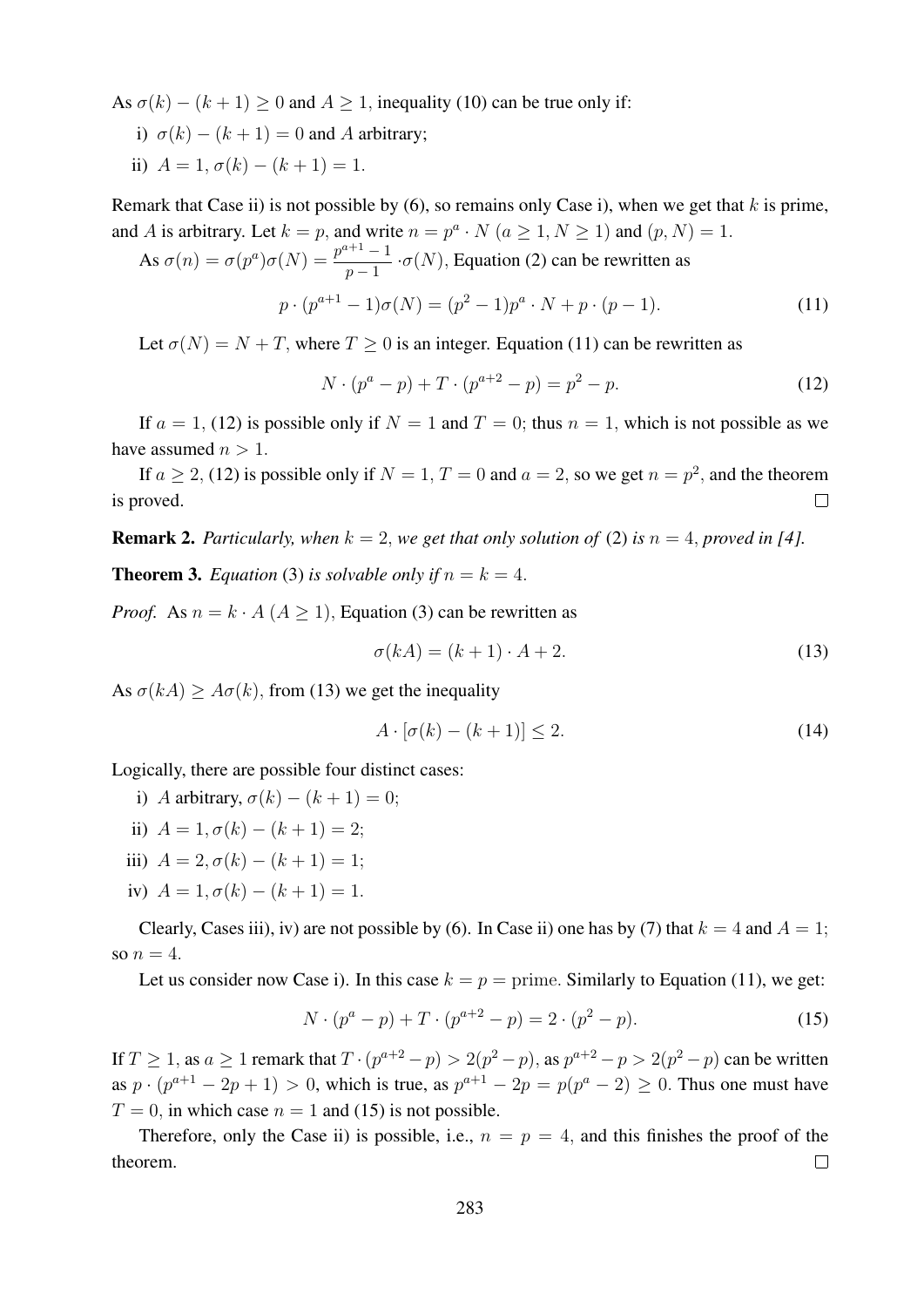**Theorem 4.** All solutions of Equation (3') are  $n = 9$  and  $n = 2q$ , where  $q > 3$  is an arbitrary *prime.*

*Proof.* Proceeding similarly as in the proof of Theorem 3, one can deduce that when  $k = p$  is a prime, and for the solutions  $n = p^a \cdot N$  one must have an analoque of Equation (15):

$$
N \cdot (p^{a} - p) + T \cdot (p^{a+2} - p) = 3 \cdot (p^{2} - p), \tag{16}
$$

where  $\sigma(N) = N + T$ . Now the situation is distinct from the case of (15), as now for  $a = 1$ , the equation  $T \cdot (p^3 - p) = 3(p^2 - p)$  has the solution  $T = 1$ ,  $p = 2$ . As  $T = 1$  and  $\sigma(N) = N + 1$ , we get that N is a prime:  $N = q$ . In this case  $n = 2q$ , so the Equation (3') has infinitely many solutions, contrary to Equation (3).

Similarly to (14), one can have also the cases  $A = 1$  and  $\sigma(k) - (k + 1) = 2$ , in which case  $k = 4$  and  $n = 4$ , and we do not have a solution; or  $A = 1$  and  $\sigma(k) - (k + 1) = 3$ , so on the basis of (7') we get  $k = 9$  and  $n = 9$ , which is a solution.  $\Box$ 

Finally, an extension of Theorems 3 and 4 is contained in the following Theorem 5.

Theorem 5. *The equation*

$$
\sigma(n) = \frac{k+1}{k} \cdot n + r,\tag{17}
$$

*where* r *is a given positive integer can have at most a finite number of solutions* n, *and/or an infinite number solutions of type*  $n = q \cdot N$ *, where q is an arbitrary prime, and* N *can take at most a finite number of values.*

*Proof.* As in the proof of the preceding theorems, for  $n = kA$  one gets the inequality

$$
A \cdot [\sigma(k) - (k+1)] \le r. \tag{18}
$$

As r is finite, A and  $\sigma(k) - (k+1)$  can have at most a finite number of values. The equation  $\sigma(k) - (k+1) = m$ , or  $\sigma(k) = k + M$   $(M = m + 1)$  can have at most a finite number of solutions, as all divisors of  $k$  must be certain divisors of  $M$ , and there are at most a finite number of such values.

In the case when  $\sigma(k) - (k+1) = 0$ , i.e.,  $k = p =$  prime, one gets  $n = p^a \cdot N$  with  $(p, N) = 1$ , and writing  $\sigma(N) = N + T$ , the equation similar to (16) will be

$$
N \cdot (p^{a} - p) + T \cdot (p^{a+2} - p) = r \cdot (p^{2} - p). \tag{19}
$$

When  $a = 1$ , the equation  $T \cdot (p^3 - p) = r(p^2 - p)$  can be written as  $T \cdot (p + 1) = r$ , which can have a finite number of values of T, so by  $\sigma(N) = N + T$ , there will be a finite number of values of N. Thus  $n = p \cdot N$  and the proof of the theorem is complete.  $\Box$ 

## **References**

[1] Sándor, J. (1989). On the composition of some arithmetic functions. *Studia Universitatis Babes¸- Bolyai, Mathematica*, 34(1), 7–14.